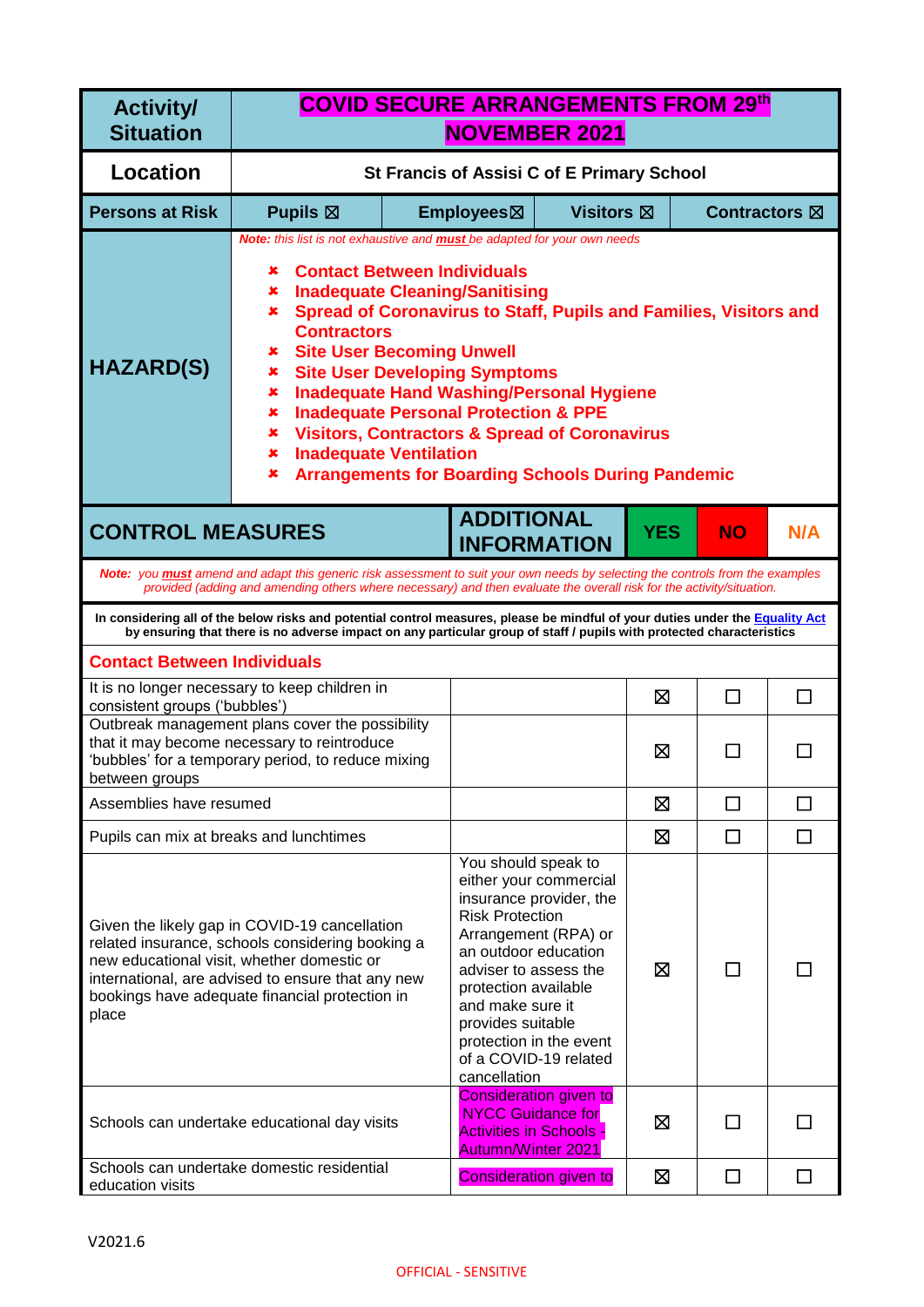|                                                                                                                                                                                                                                                                                                                                                                                                                                                                                                                                                                                                            | <b>NYCC Guidance for</b><br><b>Activities in Schools</b><br><b>Autumn/Winter 2021</b>                                                                                                                                                                            |   |              |   |
|------------------------------------------------------------------------------------------------------------------------------------------------------------------------------------------------------------------------------------------------------------------------------------------------------------------------------------------------------------------------------------------------------------------------------------------------------------------------------------------------------------------------------------------------------------------------------------------------------------|------------------------------------------------------------------------------------------------------------------------------------------------------------------------------------------------------------------------------------------------------------------|---|--------------|---|
| International educational visits do not take place<br>before the start of the autumn term                                                                                                                                                                                                                                                                                                                                                                                                                                                                                                                  |                                                                                                                                                                                                                                                                  | ⊠ | $\Box$       | □ |
| International educational visits that have previously<br>been deferred or postponed can take place from<br>September 2021 and new international visits for the<br>future can be organised                                                                                                                                                                                                                                                                                                                                                                                                                  |                                                                                                                                                                                                                                                                  | 区 | $\mathbf{L}$ |   |
| School has resumed all before and after-school<br>educational activities and wraparound childcare for<br>pupils                                                                                                                                                                                                                                                                                                                                                                                                                                                                                            | More information on<br>planning extra-<br>curricular provision<br>can be found in the<br>guidance for <b>providers</b><br>who run community<br>activities, holiday<br>clubs, after-school<br>clubs, tuition and other<br>out-of-school provision<br>for children | ⊠ | П            |   |
| <b>Inadequate Cleaning/Sanitising</b>                                                                                                                                                                                                                                                                                                                                                                                                                                                                                                                                                                      |                                                                                                                                                                                                                                                                  |   |              |   |
| A cleaning schedule that includes regular cleaning<br>of areas and equipment (for example, twice per<br>day), with a particular focus on frequently touched<br>surfaces is in place                                                                                                                                                                                                                                                                                                                                                                                                                        | Cleaning of non-<br>healthcare settings<br>outside the home                                                                                                                                                                                                      | ⊠ | П            |   |
| Electronic entry systems and keypads are regularly<br>sanitised particularly first thing in the morning and<br>where possible after each use                                                                                                                                                                                                                                                                                                                                                                                                                                                               |                                                                                                                                                                                                                                                                  | ⊠ | □            | П |
| Bins for tissues and other rubbish are emptied<br>throughout the day                                                                                                                                                                                                                                                                                                                                                                                                                                                                                                                                       |                                                                                                                                                                                                                                                                  | ⊠ | $\Box$       | П |
| Stocks of cleaning chemicals, liquid soap, paper<br>towels, tissues, toilet roll, bin bags etc. regularly<br>checked and additional supplies requested as<br>necessary                                                                                                                                                                                                                                                                                                                                                                                                                                     |                                                                                                                                                                                                                                                                  | ⊠ | $\Box$       |   |
| Spread of Coronavirus to Staff, Pupils and Families, Visitors and Contractors                                                                                                                                                                                                                                                                                                                                                                                                                                                                                                                              |                                                                                                                                                                                                                                                                  |   |              |   |
| Any suspected or confirmed close contacts of the<br>Omicron variant will be asked to isolate for 10 days<br>regardless of vaccination status or age.                                                                                                                                                                                                                                                                                                                                                                                                                                                       | <b>These will be</b><br>contacted directly and<br>told to isolate                                                                                                                                                                                                | ⊠ |              |   |
| Close contacts will be identified via NHS Test and<br>Trace                                                                                                                                                                                                                                                                                                                                                                                                                                                                                                                                                | <b>Education settings will</b><br>no longer be expected<br>to undertake contact<br>tracing                                                                                                                                                                       | 区 | П            |   |
| Contacts from a school setting will only be traced by<br>NHS Test and Trace where the positive case<br>specifically identifies the individual as being a close<br>contact                                                                                                                                                                                                                                                                                                                                                                                                                                  | NHS Test and Trace<br>will work with the<br>positive case to<br>identify close contacts                                                                                                                                                                          | ⊠ | П            |   |
| Individuals are not required to self-isolate if they live<br>in the same household as someone with COVID-19,<br>or are a close contact of someone with COVID-19,<br>and any of the following apply:<br>they are fully vaccinated<br>they are below the age of 18 years and 6<br>٠<br>months<br>they have taken part in or are currently part<br>of an approved COVID-19 vaccine trial<br>they are not able to get vaccinated for<br>medical reasons<br>Any suspected or confirmed close contacts of the<br>Omicron variant will be asked to isolate for 10 days<br>regardless of vaccination status or age | Instead, they will be<br>contacted<br>by NHS Test and<br>Trace, informed they<br>have been in close<br>contact with a positive<br>case and advised to<br>take a PCR test. We<br>would encourage all<br>individuals to take<br>a PCR test if advised<br>to do so  | ⊠ | □            |   |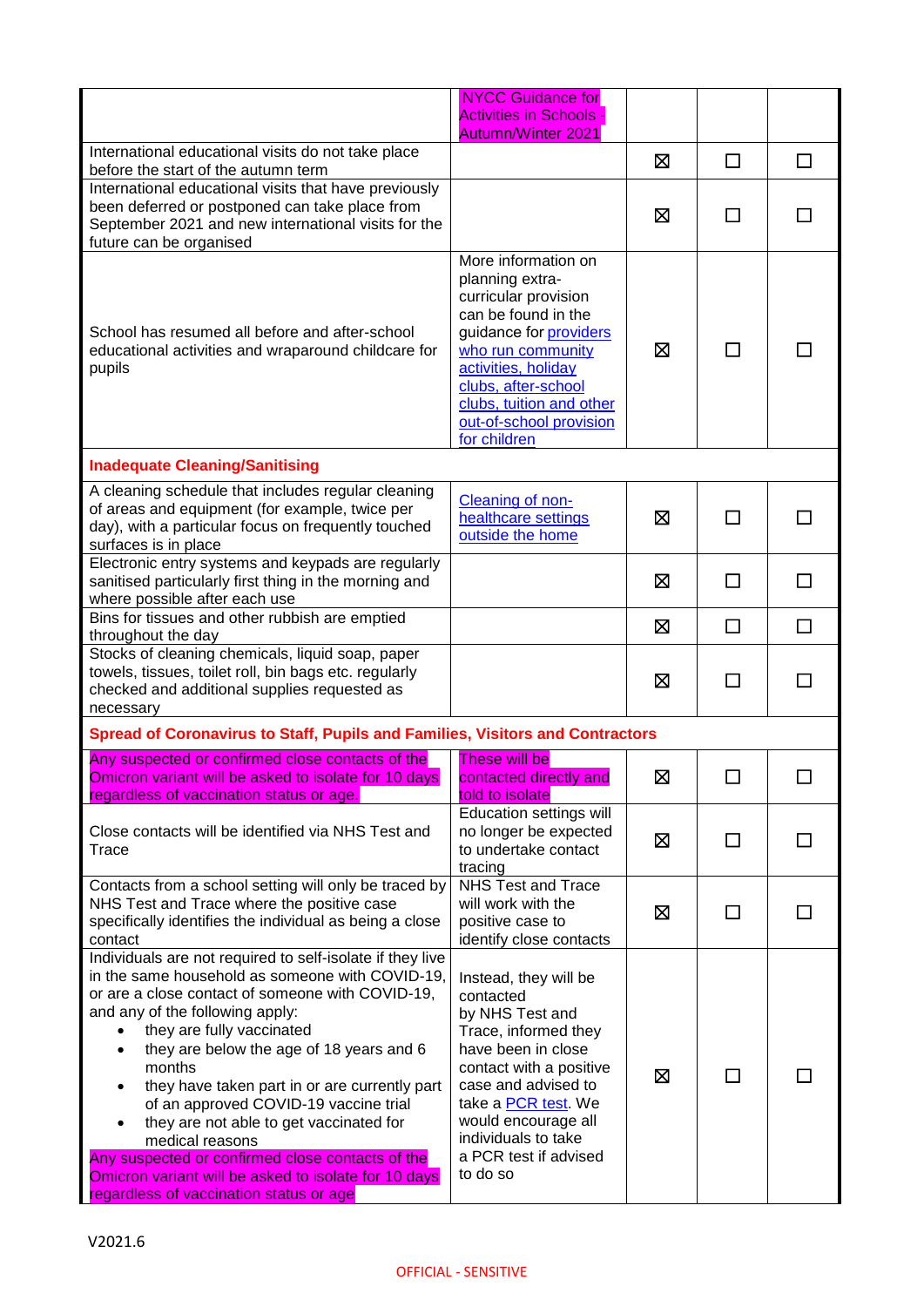| Contact with individuals who are required to self-<br>isolate is minimised by ensuring they do not attend<br>the school                                                                                                                                                                                                                                                                        |                                                                                                                                                                                                                                                                                                                                                                                                                                                                                                                                                                                                                                                                                                                                                 | ⊠ | ΙI            | ΙI |
|------------------------------------------------------------------------------------------------------------------------------------------------------------------------------------------------------------------------------------------------------------------------------------------------------------------------------------------------------------------------------------------------|-------------------------------------------------------------------------------------------------------------------------------------------------------------------------------------------------------------------------------------------------------------------------------------------------------------------------------------------------------------------------------------------------------------------------------------------------------------------------------------------------------------------------------------------------------------------------------------------------------------------------------------------------------------------------------------------------------------------------------------------------|---|---------------|----|
| Anybody contacted by NHS Test and Trace or local<br>health protection team and told to self-isolate<br>because they have been a close contact of a<br>positive case, has a legal obligation to do so                                                                                                                                                                                           |                                                                                                                                                                                                                                                                                                                                                                                                                                                                                                                                                                                                                                                                                                                                                 | ⊠ | $\Box$        |    |
| Pupils, staff and other adults must not come into the<br>school if they have symptoms, have had a positive<br>test result or other reasons requiring them to stay at<br>home due to the risk of them passing on COVID-19<br>(for example, they are required to quarantine)                                                                                                                     |                                                                                                                                                                                                                                                                                                                                                                                                                                                                                                                                                                                                                                                                                                                                                 | ⊠ | $\mathcal{L}$ |    |
| Settings will continue to have a role in working with<br>health protection teams in the case of a local<br>outbreak. If there is a substantial increase in the<br>number of positive cases in a setting or if central<br>government offers the area an enhanced response<br>package, a director of public health might advise a<br>setting to temporarily reintroduce some control<br>measures |                                                                                                                                                                                                                                                                                                                                                                                                                                                                                                                                                                                                                                                                                                                                                 | ⊠ | $\mathsf{L}$  |    |
| The Operational Guidance sets out the measures<br>that all education settings should have in place to<br>manage transmission of COVID-19 day to day. For<br>most settings it will make sense to think about<br>taking extra action if the number of positive cases<br>substantially increases. This is because it could<br>indicate transmission is happening in the setting                   | For most education<br>and childcare settings,<br>whichever of these<br>thresholds is reached<br>first:<br>• 5 children, pupils,<br>students or staff, who<br>are likely to have<br>mixed closely, test<br>positive for COVID-19<br>within a 10-day period;<br>or<br>• 10% of children,<br>pupils, students or<br>staff who are likely to<br>have mixed closely<br>test positive for<br>COVID-19 within a 10-<br>day period<br>For special schools,<br>residential settings,<br>and settings that<br>operate with 20 or<br>fewer children, pupils,<br>students and staff at<br>any one time:<br>• 2 children, pupils,<br>students and staff,<br>who are likely to have<br>mixed closely, test<br>positive for COVID-19<br>within a 10-day period | ⊠ | $\mathsf{L}$  |    |
| All settings should seek public health advice if a<br>pupil, student, child or staff member is admitted to<br>hospital with COVID-19. They can do this by<br>phoning the DfE helpline (0800 046 8687, option 1),<br>or in line with other local arrangements.                                                                                                                                  | Hospitalisation could<br>indicate increased<br>severity of illness or a<br>new variant of<br>concern. Settings may<br>be offered public<br>health support in<br>managing risk<br>assessments and                                                                                                                                                                                                                                                                                                                                                                                                                                                                                                                                                | ⊠ |               |    |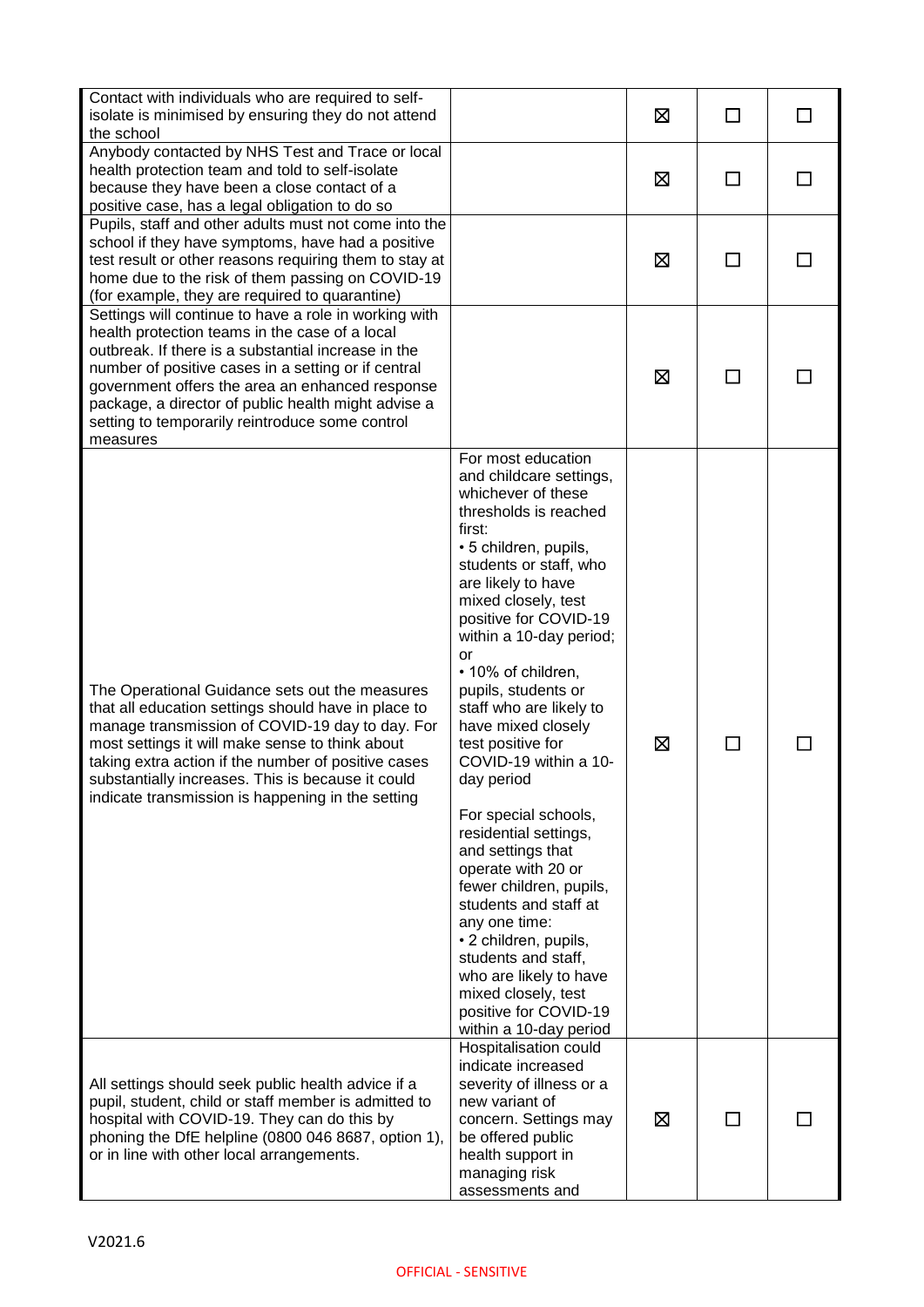|                                                                                                                                                                                                                                                                                                                                                                                                                                                                                                                                                                                                                                                                                                                                                                                                                                                                                                                                                                                                                                                                                                                                        | communicating with<br>staff and parents.                                                                                                                                                                                                                                             |   |              |    |
|----------------------------------------------------------------------------------------------------------------------------------------------------------------------------------------------------------------------------------------------------------------------------------------------------------------------------------------------------------------------------------------------------------------------------------------------------------------------------------------------------------------------------------------------------------------------------------------------------------------------------------------------------------------------------------------------------------------------------------------------------------------------------------------------------------------------------------------------------------------------------------------------------------------------------------------------------------------------------------------------------------------------------------------------------------------------------------------------------------------------------------------|--------------------------------------------------------------------------------------------------------------------------------------------------------------------------------------------------------------------------------------------------------------------------------------|---|--------------|----|
| All CEV pupils should attend their school unless<br>they are one of the very small number of pupils<br>under paediatric or other specialist care and have<br>been advised by their GP or clinician not to attend                                                                                                                                                                                                                                                                                                                                                                                                                                                                                                                                                                                                                                                                                                                                                                                                                                                                                                                       | Further information is<br>available in the<br>guidance on<br><b>Supporting pupils with</b><br>medical conditions at<br>school                                                                                                                                                        | ⊠ | $\mathsf{L}$ |    |
| CEV colleagues currently undertaking amended<br>duties to enable them to work fully from home can<br>now consider with their manager a return to normal<br>duties on a risk assessment basis with specific<br>factors to be taken into account including:<br>ensuring the working environment is as<br>➤<br>Covid-safe as possible, taking into account<br>individual vaccination status and the risk of<br>coming into contact with Covid cases as<br>part of their role;<br>they should not provide direct care to<br>➤<br>people who are known to have a current<br>Covid infection, or symptoms suggestive of<br>Covid;<br>continuation of the current amended duties<br>for the time being may be appropriate<br>depending on the risk assessment<br>arrangements to be reviewed again towards<br>≻<br>the end of September when it is anticipated<br>the Covid risk should be reduced.<br><b>Pregnant Colleagues</b><br>For pregnant colleagues at any gestational stage<br>we have been following the same guidance as the<br>for CEV colleagues so the approach outlined above<br>should also be followed for these colleagues |                                                                                                                                                                                                                                                                                      | ⊠ |              |    |
| All employers have a duty of care to their<br>employees, and this extends to their mental health.<br>Make sure you have explained to all staff the<br>measures you are putting in place. Discuss with all<br>staff any changes in place as part of these<br>measures.<br>Because some staff may be particularly anxious<br>about returning, you may need extra systems in<br>place to support staff wellbeing                                                                                                                                                                                                                                                                                                                                                                                                                                                                                                                                                                                                                                                                                                                          | Read about the: extra<br>mental health support<br>for pupils and<br>teachers, Wellbeing for<br><b>Education return</b><br>programme<br><b>Education</b><br><b>Support</b> provides a<br>free helpline for school<br>staff and targeted<br>support for mental<br>health and wellbeing | 区 |              |    |
| <b>Site User Becoming Unwell</b>                                                                                                                                                                                                                                                                                                                                                                                                                                                                                                                                                                                                                                                                                                                                                                                                                                                                                                                                                                                                                                                                                                       |                                                                                                                                                                                                                                                                                      |   |              |    |
| If anyone in school develops COVID-19 symptoms,<br>however mild, they are sent home and told they<br>should follow public health advice                                                                                                                                                                                                                                                                                                                                                                                                                                                                                                                                                                                                                                                                                                                                                                                                                                                                                                                                                                                                | <b>Symptoms of</b><br>coronavirus (COVID-<br>19)                                                                                                                                                                                                                                     | 区 | □            | ΙI |
| If a pupil is awaiting collection, they should be left<br>in a room on their own if possible and safe to do<br>so. A window should be opened for fresh air<br>ventilation if possible                                                                                                                                                                                                                                                                                                                                                                                                                                                                                                                                                                                                                                                                                                                                                                                                                                                                                                                                                  |                                                                                                                                                                                                                                                                                      | 区 | □            |    |
| If the pupil needs to go to the toilet while waiting to<br>be collected, they should use a separate toilet if<br>possible. The toilet should be cleaned and<br>disinfected using standard cleaning products<br>before being used by anyone else                                                                                                                                                                                                                                                                                                                                                                                                                                                                                                                                                                                                                                                                                                                                                                                                                                                                                        |                                                                                                                                                                                                                                                                                      | 区 |              |    |
| PPE should be worn by staff caring for the pupil<br>while they await collection if close contact is<br>necessary                                                                                                                                                                                                                                                                                                                                                                                                                                                                                                                                                                                                                                                                                                                                                                                                                                                                                                                                                                                                                       |                                                                                                                                                                                                                                                                                      | 区 | П            |    |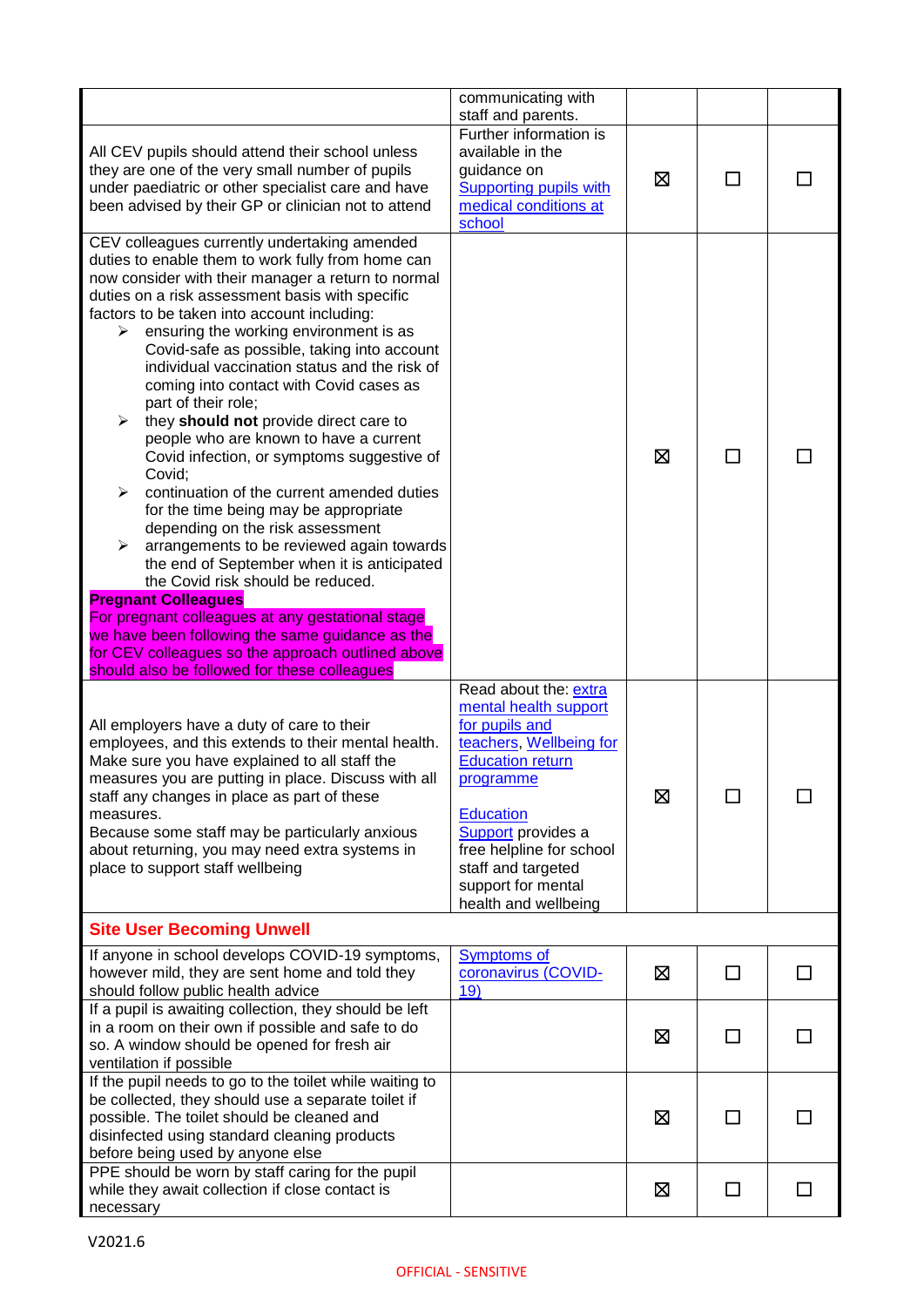| The room used by the pupil awaiting collection<br>should be cleaned after they have left                                                                                                                                                                                                                                                                                                                                                                                                                                                                                                                                                                              |                                                                                                                                                                                                                                                                                                       | ⊠      | □                        | □            |
|-----------------------------------------------------------------------------------------------------------------------------------------------------------------------------------------------------------------------------------------------------------------------------------------------------------------------------------------------------------------------------------------------------------------------------------------------------------------------------------------------------------------------------------------------------------------------------------------------------------------------------------------------------------------------|-------------------------------------------------------------------------------------------------------------------------------------------------------------------------------------------------------------------------------------------------------------------------------------------------------|--------|--------------------------|--------------|
| Everyone displaying coronavirus (COVID-19)<br>symptoms should avoid using public transport and,<br>wherever possible, be collected by a member of<br>their family or household                                                                                                                                                                                                                                                                                                                                                                                                                                                                                        |                                                                                                                                                                                                                                                                                                       | ⊠      | ΙI                       |              |
| In exceptional circumstances, if parents or carers<br>cannot arrange to have their child collected, if age-<br>appropriate and safe to do so the child should<br>walk, cycle or scoot home                                                                                                                                                                                                                                                                                                                                                                                                                                                                            |                                                                                                                                                                                                                                                                                                       | ⊠      | $\Box$                   |              |
| In an emergency, call 999 if the pupil is seriously ill<br>or injured or their life is at risk.                                                                                                                                                                                                                                                                                                                                                                                                                                                                                                                                                                       | Anyone with<br>coronavirus (COVID-<br>19) symptoms should<br>not visit the GP,<br>pharmacy, urgent care<br>centre or a hospital                                                                                                                                                                       | ⊠      | П                        |              |
| <b>Site User Developing Symptoms</b>                                                                                                                                                                                                                                                                                                                                                                                                                                                                                                                                                                                                                                  |                                                                                                                                                                                                                                                                                                       |        |                          |              |
| Schools must ensure that staff members and<br>parents/carers understand that they will need to be<br>ready and willing to book a test if they are<br>displaying symptoms. The main symptoms are a<br>high temperature, a new continuous cough and/or<br>a loss or change to your sense of smell or taste.<br>Staff and pupils must not come into the school if<br>they have symptoms, and must be sent home to<br>self-isolate if they develop them in school. All<br>children can be tested if they have symptoms,<br>including children under 5, but children aged 11<br>and under will need to be helped by their parents<br>or carers if using a home testing kit | The advice service (or<br>PHE local health<br>protection team if<br>escalated) will provide<br>definitive advice on<br>who must be sent<br>home. A template<br>letter will be provided<br>to schools, on the<br>advice of the health<br>protection team, to<br>send to parents and<br>staff if needed | ⊠      | ΙI                       |              |
| All secondary school pupils should receive 2 on-<br>site lateral flow device tests, 3 to 5 days apart, on<br>their return in the autumn term                                                                                                                                                                                                                                                                                                                                                                                                                                                                                                                          |                                                                                                                                                                                                                                                                                                       | $\Box$ | П                        | ⊠            |
| Secondary school pupils should continue to test<br>twice weekly at home                                                                                                                                                                                                                                                                                                                                                                                                                                                                                                                                                                                               |                                                                                                                                                                                                                                                                                                       | □      | □                        | 区            |
| Staff in all settings should undertake twice weekly<br>home tests                                                                                                                                                                                                                                                                                                                                                                                                                                                                                                                                                                                                     |                                                                                                                                                                                                                                                                                                       | ⊠      | $\Box$                   | $\Box$       |
| Secondary schools should retain a small<br>asymptomatic testing site (ATS) on-site until further<br>notice so they can offer testing to pupils who are<br>unable to test themselves at home                                                                                                                                                                                                                                                                                                                                                                                                                                                                           |                                                                                                                                                                                                                                                                                                       |        |                          | 区            |
| Primary age pupils (those in year 6 and below) do<br>not need to test                                                                                                                                                                                                                                                                                                                                                                                                                                                                                                                                                                                                 |                                                                                                                                                                                                                                                                                                       | ⊠      | $\Box$                   | $\Box$       |
| Staff and pupils with a positive LFD test result<br>should self-isolate in line with the stay at home<br>guidance for households with possible or<br>confirmed coronavirus (COVID-19) infection. They<br>will also need to get a free PCR test to check if<br>they have COVID-19                                                                                                                                                                                                                                                                                                                                                                                      |                                                                                                                                                                                                                                                                                                       | ⊠      | $\overline{\phantom{a}}$ |              |
| If the PCR test is taken within 2 days of the<br>positive lateral flow test, and is negative, it<br>overrides the self-test LFD test and the pupil can<br>return to school, as long as the individual doesn't<br>have COVID-19 symptoms                                                                                                                                                                                                                                                                                                                                                                                                                               |                                                                                                                                                                                                                                                                                                       | ⊠      | ΙI                       |              |
| Whilst awaiting the confirmatory PCR result, the<br>individual should continue to self-isolate                                                                                                                                                                                                                                                                                                                                                                                                                                                                                                                                                                        |                                                                                                                                                                                                                                                                                                       | 区      | $\Box$                   | $\Box$       |
| Those with symptoms are expected to order a test<br>online or visit a test site to take a lab-based<br>polymerase chain reaction (PCR) test to check if<br>they have the virus                                                                                                                                                                                                                                                                                                                                                                                                                                                                                        |                                                                                                                                                                                                                                                                                                       | ⊠      | $\Box$                   | $\mathsf{L}$ |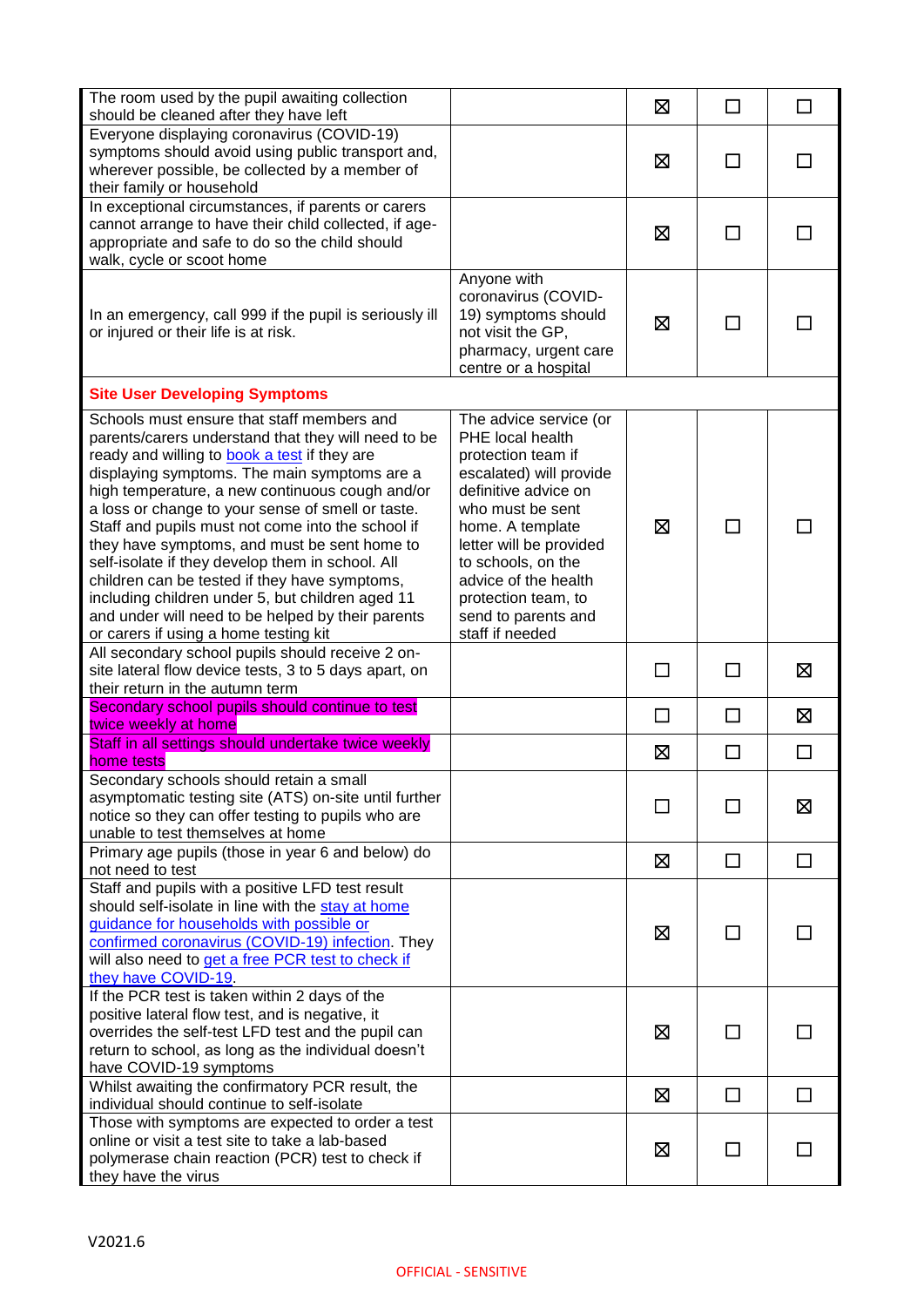| Pupils, staff and other adults should follow public<br>health advice on when to self-isolate and what to<br>do                                                                                                                                                                                                            | When to self-isolate<br>and what to do -<br>Coronavirus (COVID-<br>19)                                                                                                                                                                                                                                  | 区 |              |              |  |
|---------------------------------------------------------------------------------------------------------------------------------------------------------------------------------------------------------------------------------------------------------------------------------------------------------------------------|---------------------------------------------------------------------------------------------------------------------------------------------------------------------------------------------------------------------------------------------------------------------------------------------------------|---|--------------|--------------|--|
| <b>Inadequate Hand Washing/Personal Hygiene</b>                                                                                                                                                                                                                                                                           |                                                                                                                                                                                                                                                                                                         |   |              |              |  |
| Staff/pupils/cleaners/contractors etc. will be<br>reminded to clean their hands regularly, including;<br>when they arrive at the school<br>when they return from breaks<br>$\bullet$<br>when they change rooms<br>before and after eating                                                                                 | Ensure that staff have<br>sufficient time to wash<br>their hands regularly,<br>as frequently as pupils                                                                                                                                                                                                  | 区 |              |              |  |
| Consideration given to how often pupils and staff<br>will need to wash their hands and incorporated<br>time for this is in timetables or lesson plans                                                                                                                                                                     |                                                                                                                                                                                                                                                                                                         | ⊠ | ΙI           | ΙI           |  |
| Staff working with pupils who spit uncontrollably<br>may want more opportunities to wash their hands<br>than other staff                                                                                                                                                                                                  |                                                                                                                                                                                                                                                                                                         | ⊠ | $\mathbf{I}$ |              |  |
| Pupils who use saliva as a sensory stimulant or<br>who struggle with 'catch it, bin it, kill it' may also<br>need more opportunities to wash their hands and<br>this has been considered                                                                                                                                  |                                                                                                                                                                                                                                                                                                         | 区 |              | ΙI           |  |
| Help given to pupils with complex needs to clean<br>their hands properly                                                                                                                                                                                                                                                  |                                                                                                                                                                                                                                                                                                         | 区 | П            | П            |  |
| Risk assessments for pupils with complex needs<br>that may struggle to maintain as good respiratory<br>hygiene as their peers, for example those who spit<br>uncontrollably or use saliva as a sensory stimulant,<br>have been updated in order to support these pupils<br>and the staff working with them                |                                                                                                                                                                                                                                                                                                         | ⊠ | $\mathbf{I}$ |              |  |
| Hands are washed with liquid soap & water for a<br>minimum of 20 seconds                                                                                                                                                                                                                                                  |                                                                                                                                                                                                                                                                                                         | ⊠ | $\mathsf{L}$ | ΙI           |  |
| The school has considered whether they have<br>enough hand washing or hand sanitiser 'stations'<br>available so that all pupils and staff can clean their<br>hands regularly                                                                                                                                              |                                                                                                                                                                                                                                                                                                         | ⊠ | $\mathbf{I}$ |              |  |
| Alcohol based hand cleansers/gels can only be<br>used if soap and water are not available, but is not<br>a substitute for hand washing. Such gels MUST<br>ONLY BE USED UNDER CLOSE SUPERVISION.<br>In normal circumstances pupils should not be using<br>alcohol based hand cleansers because of the risk<br>of ingestion | Skin friendly cleaning<br>wipes can be used as<br>an alternative                                                                                                                                                                                                                                        | ⊠ |              |              |  |
| School has embedded hand washing routines into<br>school culture, supported by behaviour<br>expectations to help ensure younger pupils and<br>those with complex needs understand the need to<br>follow them                                                                                                              |                                                                                                                                                                                                                                                                                                         | ⊠ |              |              |  |
| The 'catch it, bin it, kill it' approach is very<br>important and is promoted                                                                                                                                                                                                                                             | Germs spread easily. Always carry<br>tissues and use them to catch your<br>cough or sneeze.<br>Germs can live for several hours on<br>tissues. Dispose of your tissue as soon as<br>nossible<br>can transfer germs to every<br>surface you touch. Clean your hands as<br>soon as you can.<br><b>NHS</b> | ⊠ |              |              |  |
| Disposable tissues are available in each room for<br>both staff and pupil use                                                                                                                                                                                                                                             |                                                                                                                                                                                                                                                                                                         | ⊠ | $\Box$       | $\mathsf{L}$ |  |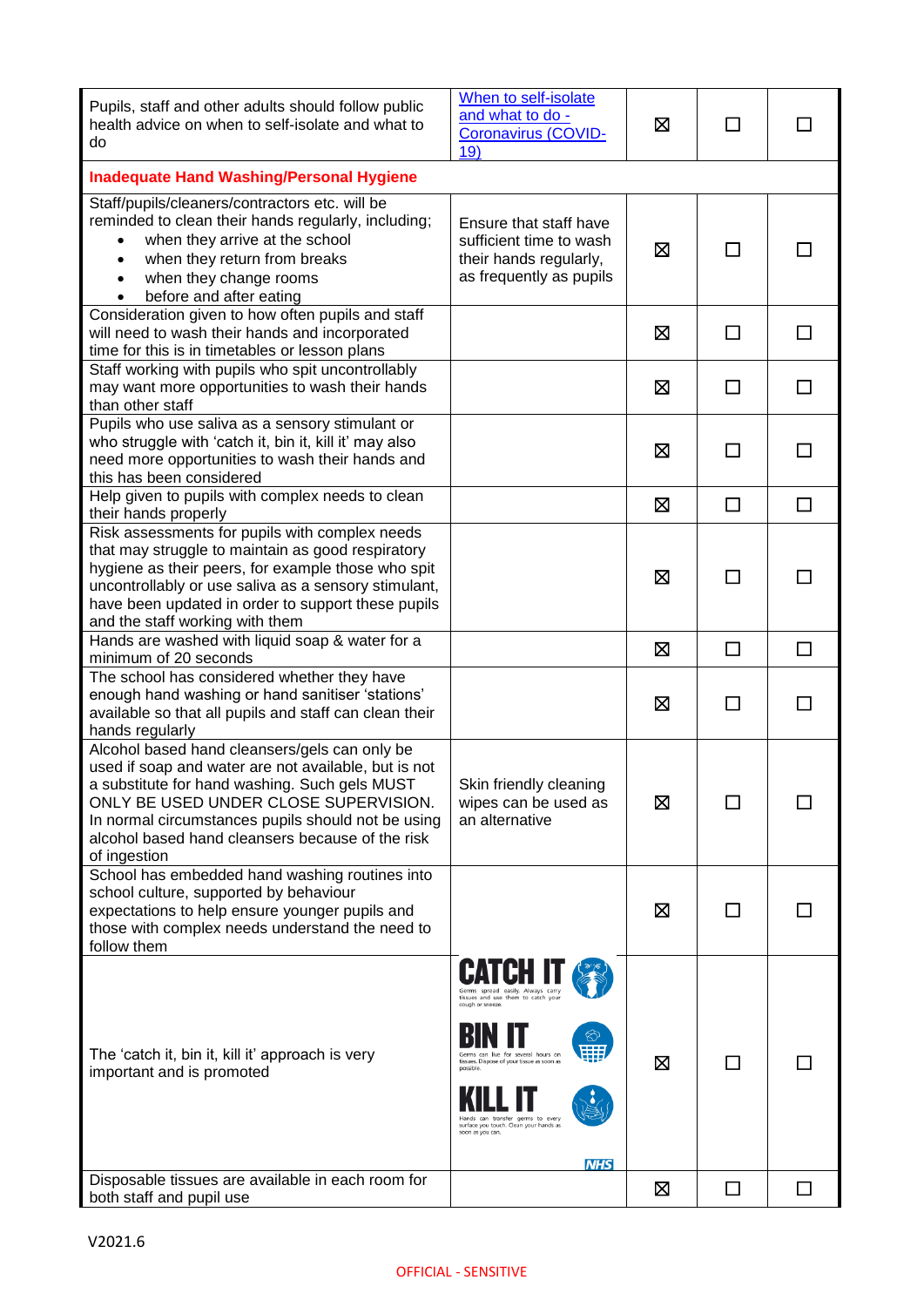| Bins (ideally lidded pedal bins) for tissues are<br>available in each room                                                                                                                                                     |                                                                                                                                                                                                                                                                                                                                                                                                                                                                                           | ⊠ | $\Box$       | $\Box$ |
|--------------------------------------------------------------------------------------------------------------------------------------------------------------------------------------------------------------------------------|-------------------------------------------------------------------------------------------------------------------------------------------------------------------------------------------------------------------------------------------------------------------------------------------------------------------------------------------------------------------------------------------------------------------------------------------------------------------------------------------|---|--------------|--------|
| School has embedded the 'catch it, bin it, kill it'<br>approach to ensure younger pupils and those with<br>complex needs get this right, and that all pupils<br>understand that this is now part of how the school<br>operates | The e-bug website<br>contains free<br>resources for schools,<br>including materials to<br>encourage good<br>hand and respiratory<br>hygiene                                                                                                                                                                                                                                                                                                                                               | ⊠ | $\mathsf{L}$ |        |
| <b>Inadequate Personal Protection &amp; PPE</b>                                                                                                                                                                                |                                                                                                                                                                                                                                                                                                                                                                                                                                                                                           |   |              |        |
| Face coverings are worn in communal areas in all<br>settings by staff and visitors unless they are<br>exempt                                                                                                                   | Informed parents and<br>staff via email and<br>letter                                                                                                                                                                                                                                                                                                                                                                                                                                     | 区 | П            | П      |
| Face coverings are worn in communal areas in<br>Secondary Schools by pupils or students in Year 7<br>and above unless they are exempt                                                                                          | This is covered in the<br>Outbreak Management<br>Plan                                                                                                                                                                                                                                                                                                                                                                                                                                     | ⊠ | П            | П      |
| Pupils or students (in year 7 or above) should<br>continue to wear face coverings on public and<br>dedicated school transport, unless they are exempt                                                                          |                                                                                                                                                                                                                                                                                                                                                                                                                                                                                           | ⊠ | $\mathsf{L}$ | П      |
| In case of an outbreak in school, a director of<br>public health might advise that face coverings<br>should temporarily be worn in classrooms (by<br>pupils, staff and visitors, unless exempt)                                |                                                                                                                                                                                                                                                                                                                                                                                                                                                                                           | 区 | $\mathsf{L}$ | П      |
| Face coverings (whether transparent or cloth)<br>should fit securely around the face to cover the<br>nose and mouth and be made with a breathable<br>material capable of filtering airborne particles                          |                                                                                                                                                                                                                                                                                                                                                                                                                                                                                           | ⊠ | $\mathbf{I}$ | ΙI     |
| In the above circumstances, transparent face<br>coverings, which may assist communication with<br>someone who relies on lip reading, clear sound or<br>facial expression to communicate, can also be<br>worn                   | Visors may protect<br>against droplet spread<br>in specific<br>circumstances but are<br>unlikely to be effective<br>in preventing aerosol<br>transmission, and<br>therefore in a school<br>environment are<br>unlikely to offer<br>appropriate protection<br>to the wearer. Visors<br>should only be used by<br>those exempt from<br>wearing a face<br>covering after carrying<br>out a risk assessment<br>for the specific<br>situation and should<br>always be cleaned<br>appropriately | 区 |              |        |
| Those who rely on visual signals for<br>communication, or communicate with or provide<br>support to such individuals, are exempt from any<br>requirement to wear face coverings in schools or in<br>public places              |                                                                                                                                                                                                                                                                                                                                                                                                                                                                                           | ⊠ |              |        |
| Clear instructions are provided to staff on how to<br>put on, remove, store and dispose of face<br>coverings, to avoid inadvertently increasing the<br>risks of transmission                                                   |                                                                                                                                                                                                                                                                                                                                                                                                                                                                                           | ⊠ | П            |        |
| Safe wearing of face coverings requires cleaning of<br>hands before and after touching - including to<br>remove or put them on - and the safe storage of                                                                       |                                                                                                                                                                                                                                                                                                                                                                                                                                                                                           | ⊠ | ΙI           |        |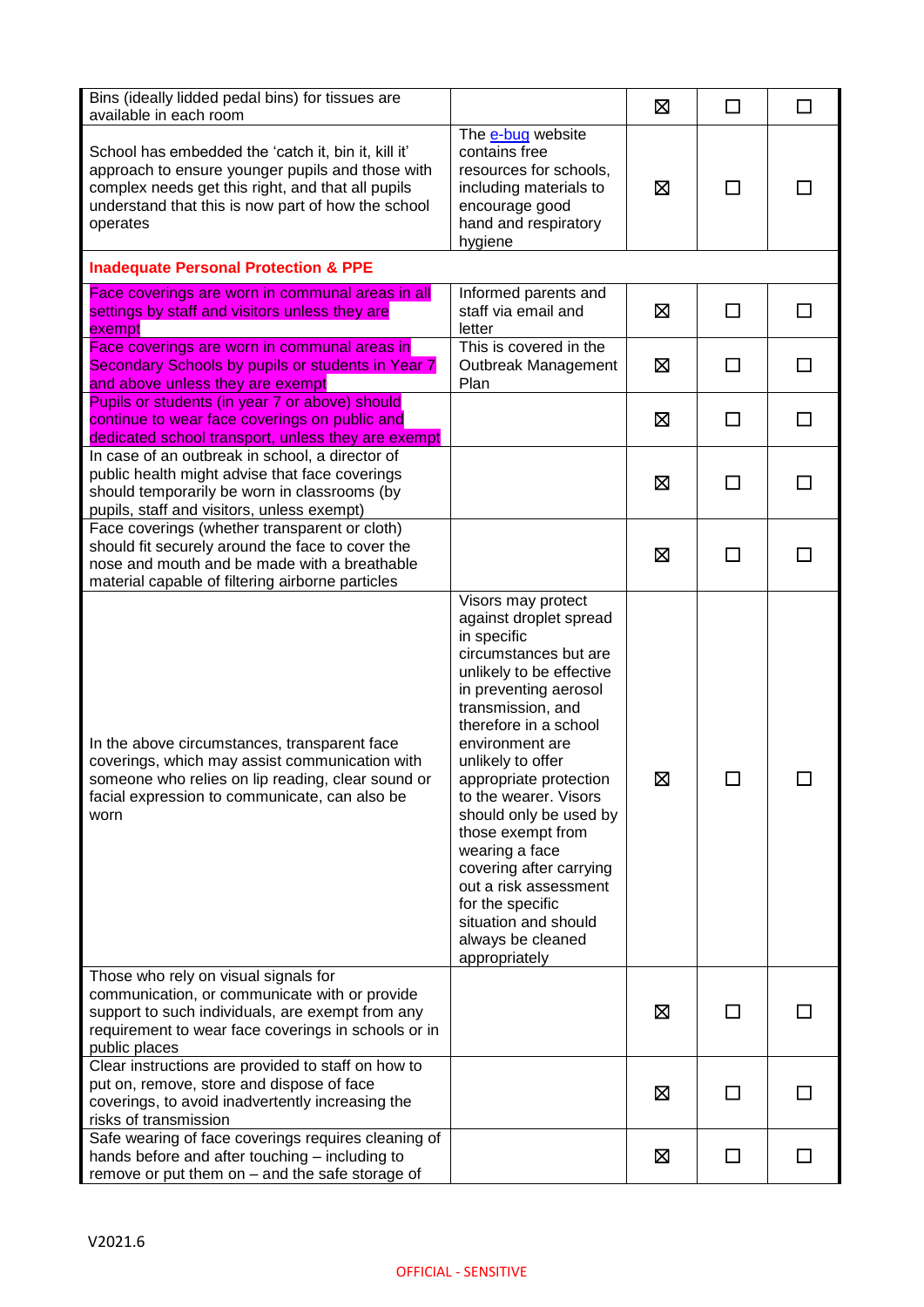| them in individual, sealable plastic bags between<br>use                                                                                                                                          |                                                                                                                                                                                                                                                                                                                                                                                                                                                                                                                |   |              |              |
|---------------------------------------------------------------------------------------------------------------------------------------------------------------------------------------------------|----------------------------------------------------------------------------------------------------------------------------------------------------------------------------------------------------------------------------------------------------------------------------------------------------------------------------------------------------------------------------------------------------------------------------------------------------------------------------------------------------------------|---|--------------|--------------|
| Where a face covering becomes damp, it should<br>not be worn and the face covering should be<br>replaced carefully                                                                                |                                                                                                                                                                                                                                                                                                                                                                                                                                                                                                                | ⊠ | П            | П            |
| PPE for coronavirus (COVID-19) is required when<br>performing <b>aerosol</b> generating procedures (AGPs)                                                                                         |                                                                                                                                                                                                                                                                                                                                                                                                                                                                                                                | ⊠ | $\Box$       | $\Box$       |
| When working with children and young people who<br>cough, spit or vomit but do not have coronavirus<br>(COVID-19) symptoms, only any PPE that would<br>be routinely worn, is worn                 |                                                                                                                                                                                                                                                                                                                                                                                                                                                                                                                | ⊠ | П            |              |
| <b>Visitors, Contractors &amp; Spread of Coronavirus</b>                                                                                                                                          |                                                                                                                                                                                                                                                                                                                                                                                                                                                                                                                |   |              |              |
| Key contractors are made aware of the school's<br>control measures and ways of working                                                                                                            |                                                                                                                                                                                                                                                                                                                                                                                                                                                                                                                | ⊠ | □            | $\Box$       |
| School ensures site guidance on is explained to<br>visitors and contractors on or before arrival                                                                                                  |                                                                                                                                                                                                                                                                                                                                                                                                                                                                                                                | ⊠ | П            | П            |
| Contractors to provide updated risk assessment<br>prior to visit which includes their own controls<br>round infection spread prevention                                                           |                                                                                                                                                                                                                                                                                                                                                                                                                                                                                                                | ⊠ | П            | П            |
| As normal, school engages with their local<br>immunisation providers to provide immunisation<br>programmes on site, ensuring these are delivered<br>in keeping with the school's control measures | These programmes<br>are essential for<br>children's health and<br>wellbeing                                                                                                                                                                                                                                                                                                                                                                                                                                    | ⊠ | $\Box$       | ΙI           |
| <b>Inadequate Ventilation</b>                                                                                                                                                                     |                                                                                                                                                                                                                                                                                                                                                                                                                                                                                                                |   |              |              |
| Occupied spaces must always be well ventilated<br>and a comfortable teaching environment<br>maintained                                                                                            | This can be achieved<br>by a variety of<br>measures including:<br>mechanical<br>ventilation systems -<br>these should be<br>adjusted to increase<br>the ventilation rate<br>wherever possible,<br>and checked to<br>confirm that normal<br>operation meets<br>current guidance (if<br>possible, systems<br>should be adjusted to<br>full fresh air or, if not,<br>then systems should<br>be operated as normal<br>as long as they are<br>within a single room<br>and supplemented by<br>an outdoor air supply) | 龱 |              |              |
| Ventilate spaces with outdoor air                                                                                                                                                                 | Natural ventilation -<br>if necessary external<br>opening doors may<br>also be used provided<br>this doesn't<br>compromise<br>safeguarding<br>measures                                                                                                                                                                                                                                                                                                                                                         | ⊠ |              |              |
| Where possible, occupied room windows should<br>be open                                                                                                                                           |                                                                                                                                                                                                                                                                                                                                                                                                                                                                                                                | ⊠ | $\Box$       | $\mathsf{L}$ |
| Switch air handling units with recirculation to 100%<br>outdoor air where this is not possible, systems are<br>operated as normal                                                                 | Further advice on this<br>can be found in Health<br>and Safety Executive<br>guidance on air                                                                                                                                                                                                                                                                                                                                                                                                                    | ⊠ | $\mathsf{L}$ |              |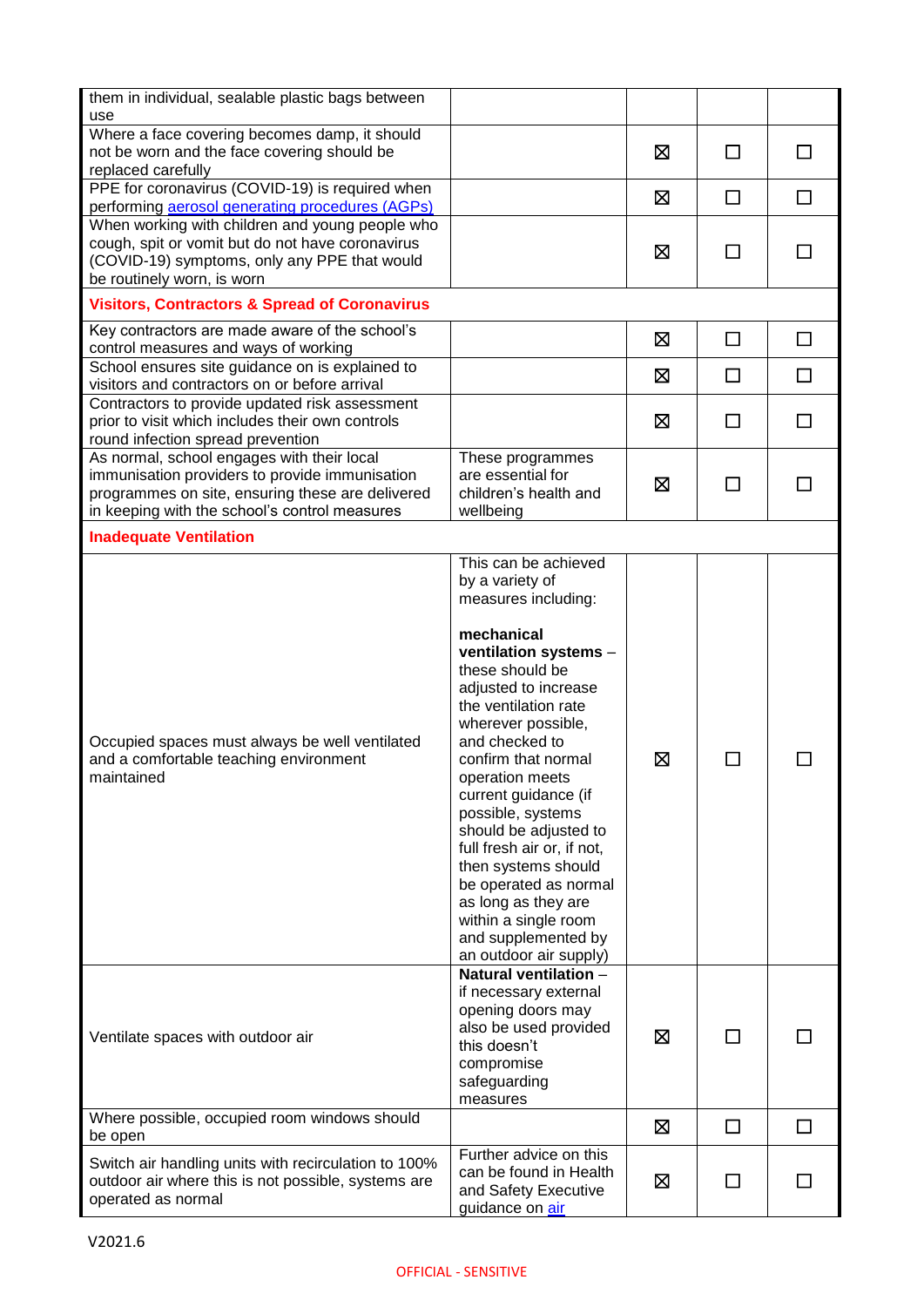|                                                                                                                                                                                                                                                                                                                              | conditioning and<br>ventilation during the<br>coronavirus outbreak<br>and <b>CIBSE</b><br>coronavirus (COVID-<br>19) advice.                                                                                                               |         |                |   |
|------------------------------------------------------------------------------------------------------------------------------------------------------------------------------------------------------------------------------------------------------------------------------------------------------------------------------|--------------------------------------------------------------------------------------------------------------------------------------------------------------------------------------------------------------------------------------------|---------|----------------|---|
| Prop doors open, where safe to do so (bearing in<br>mind fire safety and safeguarding), to limit use of<br>door handles and assist with creating a throughput<br>of air                                                                                                                                                      | Fire doors must not be<br>propped open unless<br>they have a self-<br>closing hold open<br>device fitted                                                                                                                                   | ⊠       |                |   |
| In cold weather where the school heating system is<br>activated, windows are open to provide trickle<br>ventilation rather than being fully open                                                                                                                                                                             | natural ventilation -<br>opening windows (in<br>cooler weather<br>windows should be<br>opened just enough to<br>provide constant<br>background<br>ventilation, and<br>opened more fully<br>during breaks to purge<br>the air in the space) | ⊠       |                |   |
| Consideration given to opening high level windows<br>in preference to low level to reduce draughts                                                                                                                                                                                                                           |                                                                                                                                                                                                                                            | ⊠       | П              | П |
| Consideration given to only opening every other<br>window instead of all windows when the heating is<br>activated                                                                                                                                                                                                            |                                                                                                                                                                                                                                            | ⊠       |                |   |
| If school needs to use additional heaters they only<br>use sealed, oil filled electric heaters                                                                                                                                                                                                                               | Electric fan heaters<br>used sparingly due to<br>increased fire and<br>electrical risk                                                                                                                                                     | ⊠       |                |   |
|                                                                                                                                                                                                                                                                                                                              |                                                                                                                                                                                                                                            |         |                |   |
| <b>Arrangements for Boarding Schools During Pandemic</b>                                                                                                                                                                                                                                                                     |                                                                                                                                                                                                                                            |         |                |   |
| Where pupils travel from abroad to attend a<br>boarding school you will need to explain the rules<br>to pupils and their parents before they travel to the<br><b>UK</b>                                                                                                                                                      |                                                                                                                                                                                                                                            | $\perp$ | $\mathsf{L}$   | ⊠ |
| All pupils travelling to England must adhere to<br>travel legislation, details of which are set out in<br>government travel advice                                                                                                                                                                                           | Additional guidance<br>has been issued on<br>the quarantine<br>arrangements for<br>boarding school pupils<br>travelling from red-list<br>countries to attend a<br>boarding school in<br><b>England</b>                                     | $\perp$ | $\blacksquare$ | ⊠ |
| Pupils travelling from amber list countries may<br>quarantine at home or at accommodation provided<br>by their school for 10 days                                                                                                                                                                                            | The rules for pupils<br>travelling from amber<br>and green list<br>countries are different<br>and are explained in<br>the rules for entering<br>guidance                                                                                   | П       | П              | ⊠ |
| If a child in a boarding school shows symptoms,<br>they should initially self-isolate in their residential<br>setting household. Most children will benefit from<br>self-isolating in their boarding house so that their<br>usual support can continue. Others will benefit<br>more from self-isolating in their family home | Guidance on isolation<br>for residential<br>educational settings.<br>If arranging their return                                                                                                                                             | ΙI      | $\mathbf{I}$   | ⊠ |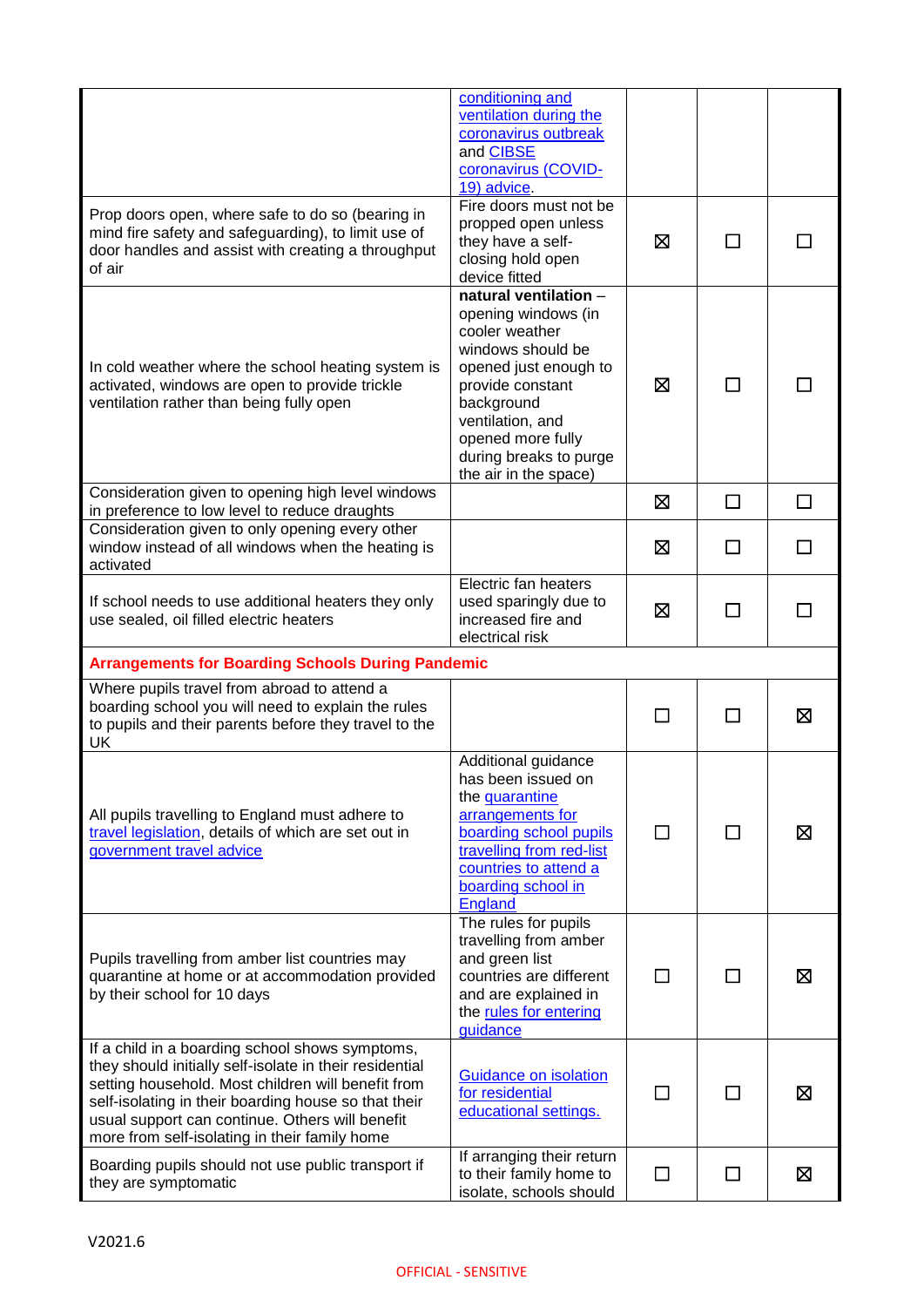|                                                                                                                                   |                                                                                 | follow advice on          |                                           |             |                   |            |                 |
|-----------------------------------------------------------------------------------------------------------------------------------|---------------------------------------------------------------------------------|---------------------------|-------------------------------------------|-------------|-------------------|------------|-----------------|
|                                                                                                                                   |                                                                                 | transport                 | arrangements in the                       |             |                   |            |                 |
|                                                                                                                                   |                                                                                 | safe working in           |                                           |             |                   |            |                 |
|                                                                                                                                   |                                                                                 |                           | education childcare                       |             |                   |            |                 |
|                                                                                                                                   |                                                                                 |                           | and childrens social                      |             |                   |            |                 |
|                                                                                                                                   |                                                                                 | care settings<br>guidance |                                           |             |                   |            |                 |
|                                                                                                                                   |                                                                                 |                           | Decisions will be made                    |             |                   |            |                 |
|                                                                                                                                   |                                                                                 |                           | on a case-by-case                         |             |                   |            |                 |
|                                                                                                                                   |                                                                                 | basis.                    |                                           |             |                   |            |                 |
|                                                                                                                                   |                                                                                 |                           | They will need to<br>remain open to those |             |                   |            |                 |
|                                                                                                                                   | In the case of any localised outbreaks, we expect                               | who:                      |                                           |             |                   |            |                 |
|                                                                                                                                   | them to keep the residential provision open if at all                           |                           | -have particular needs                    | П           |                   | ΙI         | ⊠               |
| possible                                                                                                                          |                                                                                 | that cannot be            |                                           |             |                   |            |                 |
|                                                                                                                                   |                                                                                 |                           | accommodated safely                       |             |                   |            |                 |
|                                                                                                                                   |                                                                                 | at home                   | -do not have suitable                     |             |                   |            |                 |
|                                                                                                                                   |                                                                                 | alternative               |                                           |             |                   |            |                 |
|                                                                                                                                   |                                                                                 | accommodation             |                                           |             |                   |            |                 |
|                                                                                                                                   | School maintain safe staff ratios, particularly for                             | Settings should           |                                           |             |                   |            |                 |
|                                                                                                                                   | those pupils or students whose needs mean that                                  | prioritise staffing       |                                           |             |                   |            |                 |
|                                                                                                                                   | they are safer remaining in the setting than                                    |                           | towards the most                          | П           |                   | П          | ⊠               |
| returning home                                                                                                                    |                                                                                 | students                  | vulnerable pupils and                     |             |                   |            |                 |
|                                                                                                                                   |                                                                                 |                           |                                           |             |                   |            |                 |
|                                                                                                                                   |                                                                                 |                           |                                           |             |                   |            |                 |
| Have you consulted with the people/representatives undertaking the activity<br>as part of the preparation of this risk assessment |                                                                                 |                           |                                           |             | Yes $\boxtimes$   |            | No <sub>1</sub> |
|                                                                                                                                   | What is the level of risk for this activity/situation with existing control     |                           |                                           | <b>High</b> |                   | <b>Med</b> | Low             |
| measures                                                                                                                          |                                                                                 |                           |                                           | $\boxtimes$ |                   |            |                 |
|                                                                                                                                   | Is the risk adequately controlled with existing control measures                |                           |                                           |             | Yes $\boxtimes$   |            | No $\Box$       |
|                                                                                                                                   | Have you identified any further control measures needed to control the risk     |                           |                                           |             | Yes $\boxtimes$   |            | No <sub>1</sub> |
|                                                                                                                                   | and recorded them in the action plan                                            |                           |                                           |             |                   |            |                 |
|                                                                                                                                   | <b>ACTION PLAN</b> (insert additional rows if required)                         |                           |                                           |             | To be actioned by |            |                 |
|                                                                                                                                   | Further control measures to reduce risks so far as is<br>reasonably practicable |                           | <b>Name</b>                               |             | Date              |            |                 |
|                                                                                                                                   |                                                                                 |                           |                                           |             |                   |            |                 |
|                                                                                                                                   |                                                                                 |                           |                                           |             |                   |            |                 |
|                                                                                                                                   |                                                                                 |                           |                                           |             |                   |            |                 |
|                                                                                                                                   |                                                                                 |                           |                                           |             |                   |            |                 |
|                                                                                                                                   |                                                                                 |                           |                                           |             |                   |            |                 |
|                                                                                                                                   | State overall risk level assigned to the task AFTER implementation of           |                           |                                           | <b>High</b> |                   | <b>Med</b> | Low             |
| assessment                                                                                                                        | control and action plan measures taken as a result of this risk                 |                           |                                           | ப           |                   | ⊠          |                 |
|                                                                                                                                   | Is such a risk level deemed to be as low as reasonably practical?               |                           |                                           |             | Yes $\boxtimes$   |            | No <sub>1</sub> |
|                                                                                                                                   | Is activity still acceptable with this level of risk?                           |                           |                                           |             | Yes $\boxtimes$   |            | No $\Box$       |
|                                                                                                                                   | If no, has this been escalated to senior leadership team?                       |                           |                                           |             | Yes $\Box$        |            | No $\square$    |
| Assessor(s):                                                                                                                      | <b>Louise Probets</b>                                                           |                           |                                           |             |                   |            |                 |
|                                                                                                                                   |                                                                                 | Signature(s):             |                                           |             |                   |            |                 |
| <b>Position(s):</b>                                                                                                               | <b>Head Teacher</b>                                                             |                           |                                           |             |                   |            |                 |